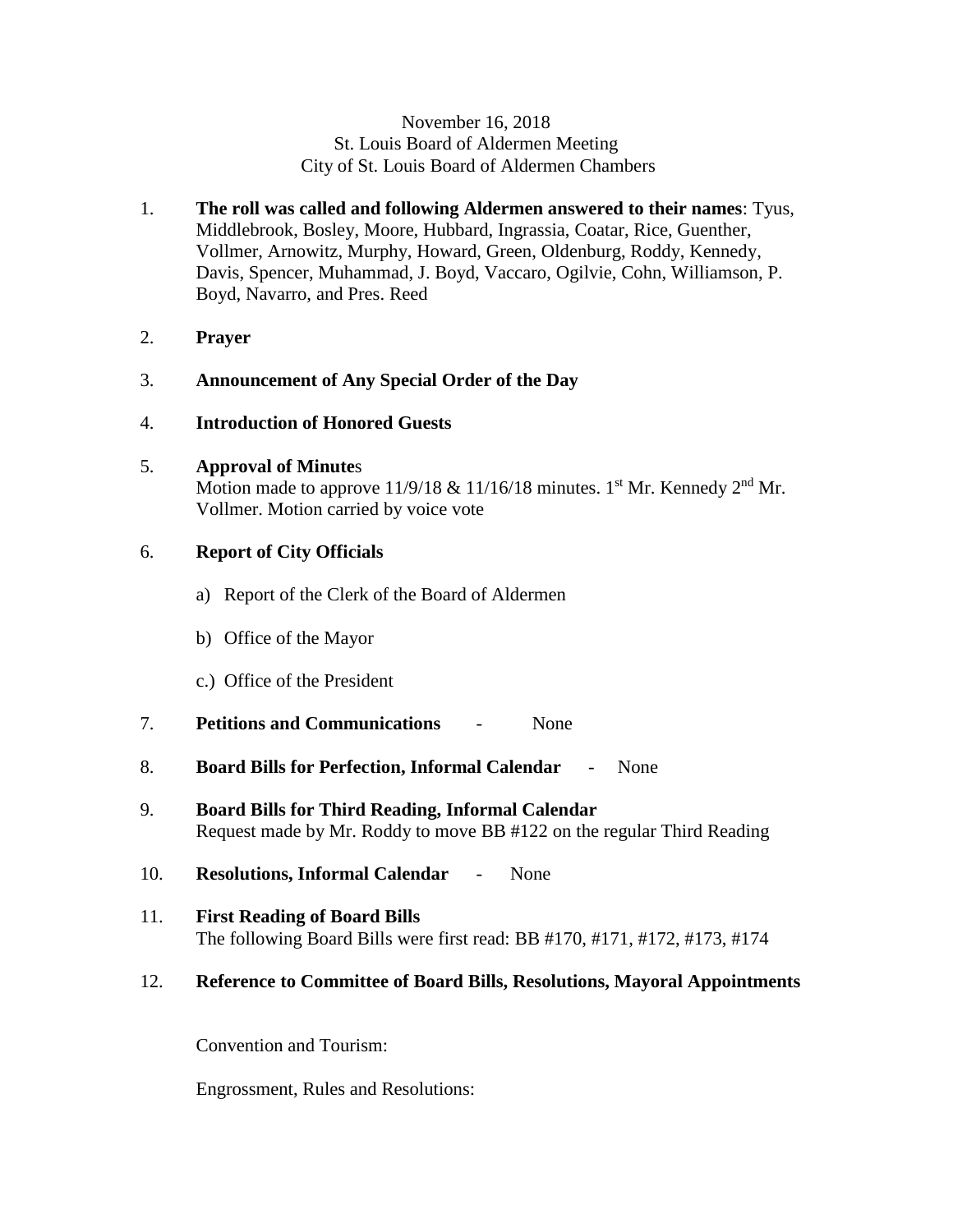Health and Human Services:

Housing, Urban Development and Zoning:

Legislation:

Neighborhood Development:

Parks and Environmental Matters:

Personnel and Administration:

Public Employees:

Public Safety: BB #170 - #171

Public Utilities:

Streets, Traffic and Refuse: BB #172 - #173 - #174

Transportation and Commerce:

Ways and Means:

| 13. | <b>Second Reading and Report of Standing Committees</b>                        |
|-----|--------------------------------------------------------------------------------|
|     | The following BBs were second read: BB #160 - #109 - #72 - #51 - #125 - #127 - |
|     | #138 - #166CS - #157 - #163 - #169 - #28 - #29 - #114 - #126 - #131 - #162 -   |
|     | $\#168 - \#99 - \#133CS - \#158$                                               |

- 14. **Report of Special Committees** None
- 15. **Perfection Consent Calendar** None
- 16. **Board Bills for Perfection** None
- 17. **Third Reading Consent Calendar** BB #150 #152 #129

Motion made to adopt Third Reading Consent Calendar. 1<sup>st</sup> Kennedy. 2<sup>nd</sup> Murphy. Motion carried with 25 ayes. 0 noes

25 Ayes, 0 Noes Tyus, Bosley, Moore, Hubbard Ingrassia, Coatar, Rice, Guenther, Vollmer, Arnowitz, Murphy, Howard, Green, Oldenburg, Roddy, Kennedy, Davis, Spencer, J. Boyd, Vaccaro, Ogilvie, Cohn, Williamson, Navarro, and Pre Reed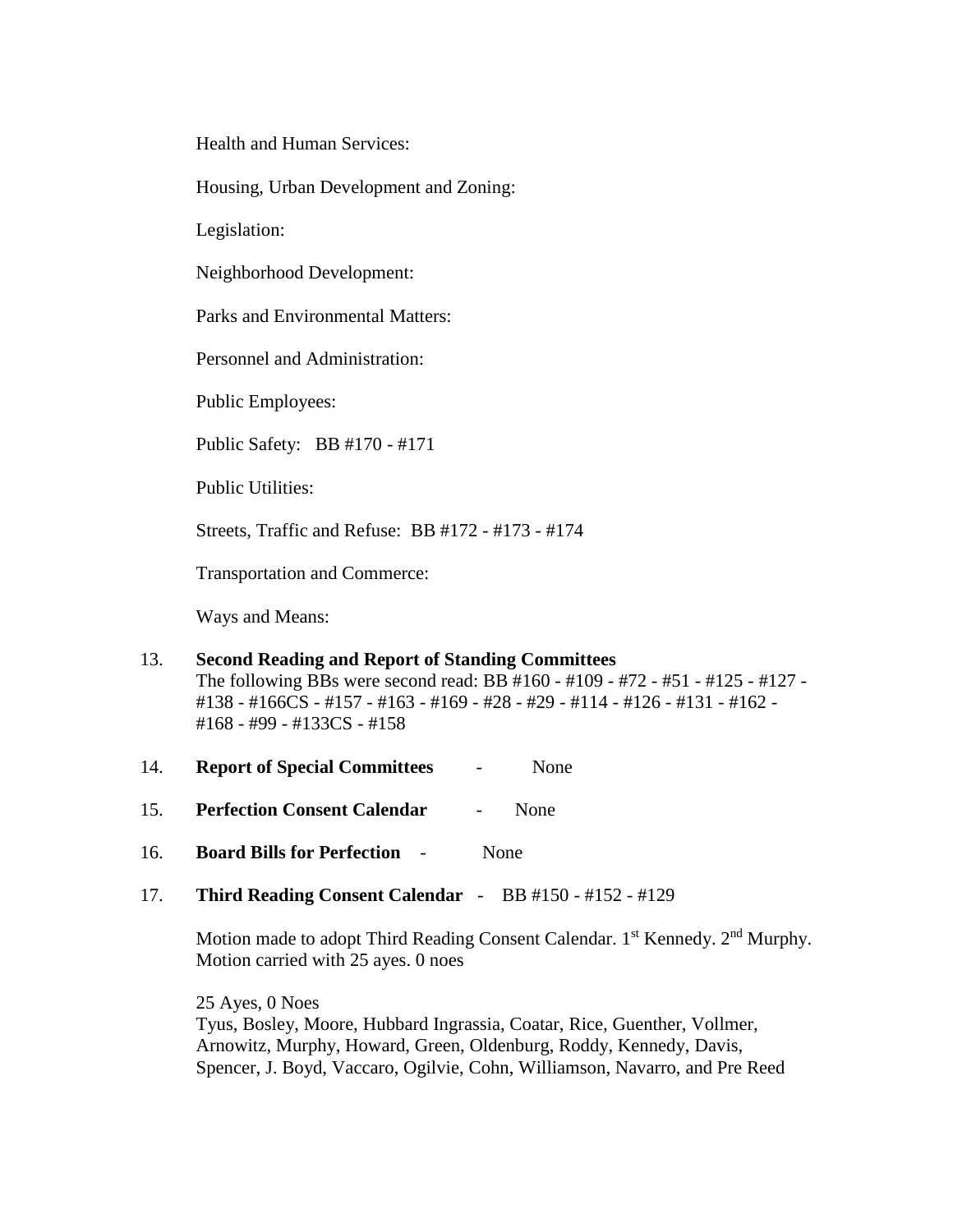## 18. **Third Reading / Report of Engrossment and Final Passage** BB #122

Motion made to pass BB #122. 1<sup>st</sup> Roddy. 2<sup>nd</sup> Vollmer. Motion passed with 27 ayes. 0 noes.

27 Ayes, 0 Noes

Tyus, Middlebrook, Bosley, Moore, Hubbard Ingrassia, Coatar, Rice, Guenther, Vollmer, Arnowitz, Murphy, Howard, Green, Oldenburg, Roddy, Kennedy, Davis, Spencer, Muhammad, J. Boyd, Vaccaro, Ogilvie, Cohn, P. Boyd, Navarro, and Pre Reed

19. **Report of Enrollment Committee** BB #150 - #152 - #129 - #122

# 20. **Courtesy Resolutions Consent Calendar -**

Res. #187 - #188 - #191 - #192 - #193 - #194 - 195

Ms. Davis moved to take up and adopt the Courtesy Resolution Calendar. The motion was seconded by J. Boyd, and carried by voice vote.

Res. #195 was made from the floor. Motion made to embanc Res. #195. 1<sup>st</sup> Tyus. 2<sup>nd</sup> Cohn. Motion carried.

21. **First Reading of Resolutions** Res. #189 - #190

Motion made to adopt Res. 189.  $1<sup>st</sup>$  Navarro.  $2<sup>nd</sup>$  Arnowitz. Motion carried.

Res. #190 withdrawn by sponsor, Navarro.

#### 22. **Second Reading of Resolutions, Committee Reports and Adoptions** Res. #180 - #185

Motion made to adopt Res. 180. 1<sup>st</sup> Coatar. 2<sup>nd</sup> Vollmer & J. Boyd. Motion carried with 26 ayes, 2 noes.

26 ayes

Middlebrook, Bosley, Moore, Hubbard Ingrassia, Coatar, Rice, Guenther, Vollmer, Arnowitz, Murphy, Howard, Oldenburg, Roddy, Kennedy, Davis, Spencer, Muhammad, J. Boyd, Vaccaro, Ogilvie, Cohn, Williamson, P. Boyd, Navarro, and Pre Reed

2 noes Tyus, Green